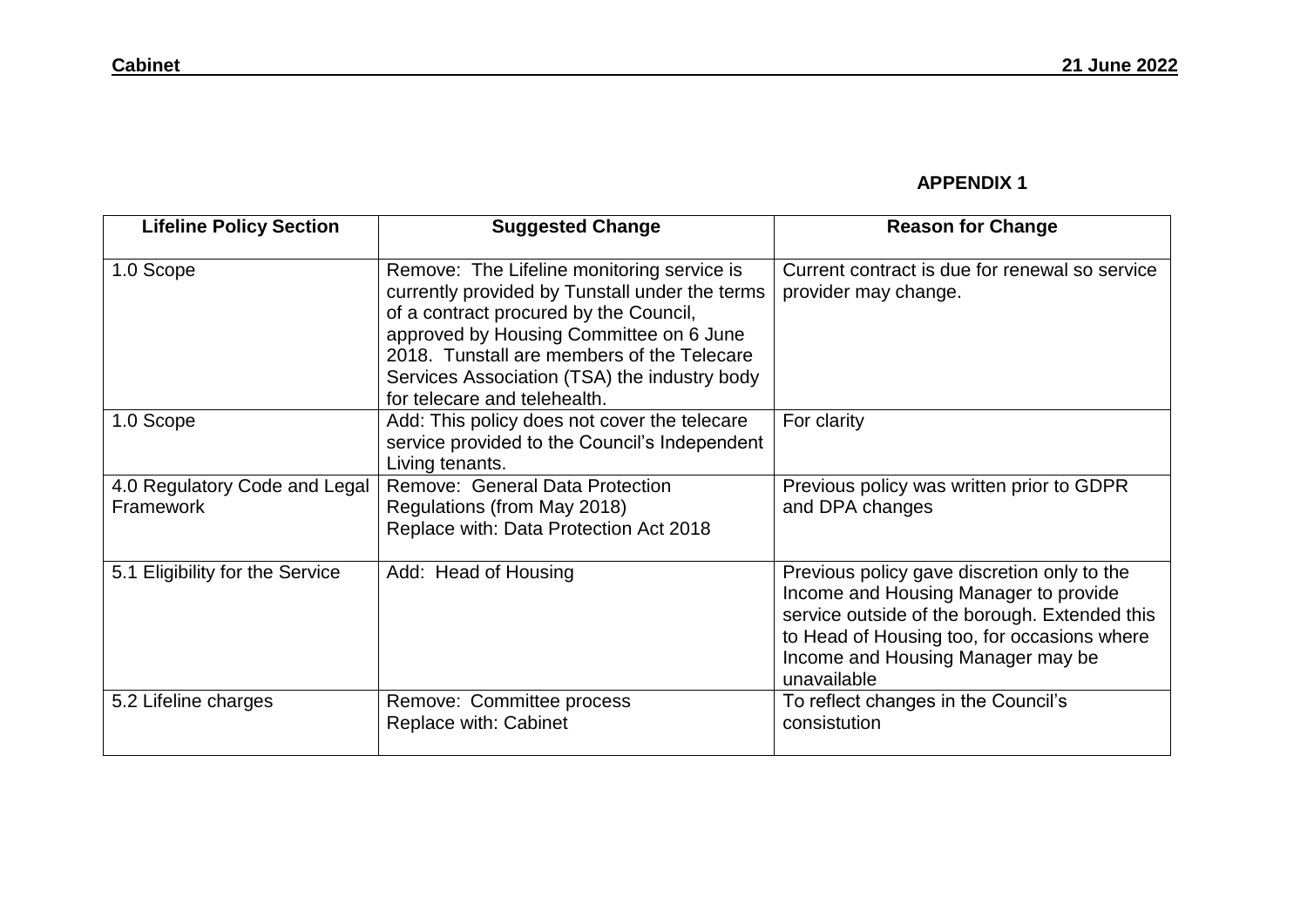| 5.3 Payment Options for the<br>Service                | Remove: All customers will be provided with<br>an annual invoice in February of each year to<br>cover the twelve-month period from April to<br>March of the following year.<br>Replace with: The Council will review the<br>charge annually with effect from 1 April each<br>year. At least 14 days' written notice of any<br>variation will be given to the customer. | To reflect wording in contract                                                                                        |
|-------------------------------------------------------|------------------------------------------------------------------------------------------------------------------------------------------------------------------------------------------------------------------------------------------------------------------------------------------------------------------------------------------------------------------------|-----------------------------------------------------------------------------------------------------------------------|
| 5.3 Payment Options for the<br>Service                | Remove: to cover each full calendar month<br>for which an advance payment has been<br>made and the service not received<br>Replace with: from the contract end date,<br>unless that amount is less than £5.                                                                                                                                                            | To reflect current practice                                                                                           |
| 5.3 Payment Options for the<br>Service                | Add: will be undertaken by the Quality and<br>Control team. Any arrears will be managed by<br>the                                                                                                                                                                                                                                                                      | To clarify that collection is undertaken by the<br>Quality and Control team and arrears are<br>managed by Income team |
| <b>Lifeline Customer</b><br>5.5<br>service agreements | Remove: A charge will be made for any<br>items which require replacement due to loss<br>or damage and invoiced at the published<br>price list.                                                                                                                                                                                                                         | This is already included in the policy under<br>section 5.3                                                           |
| 5.6 Benchmarking                                      | <b>Remove from section title: Services</b>                                                                                                                                                                                                                                                                                                                             | The section is regarding benchmarking which<br>is completed by the Council, not<br>benchmarking services              |